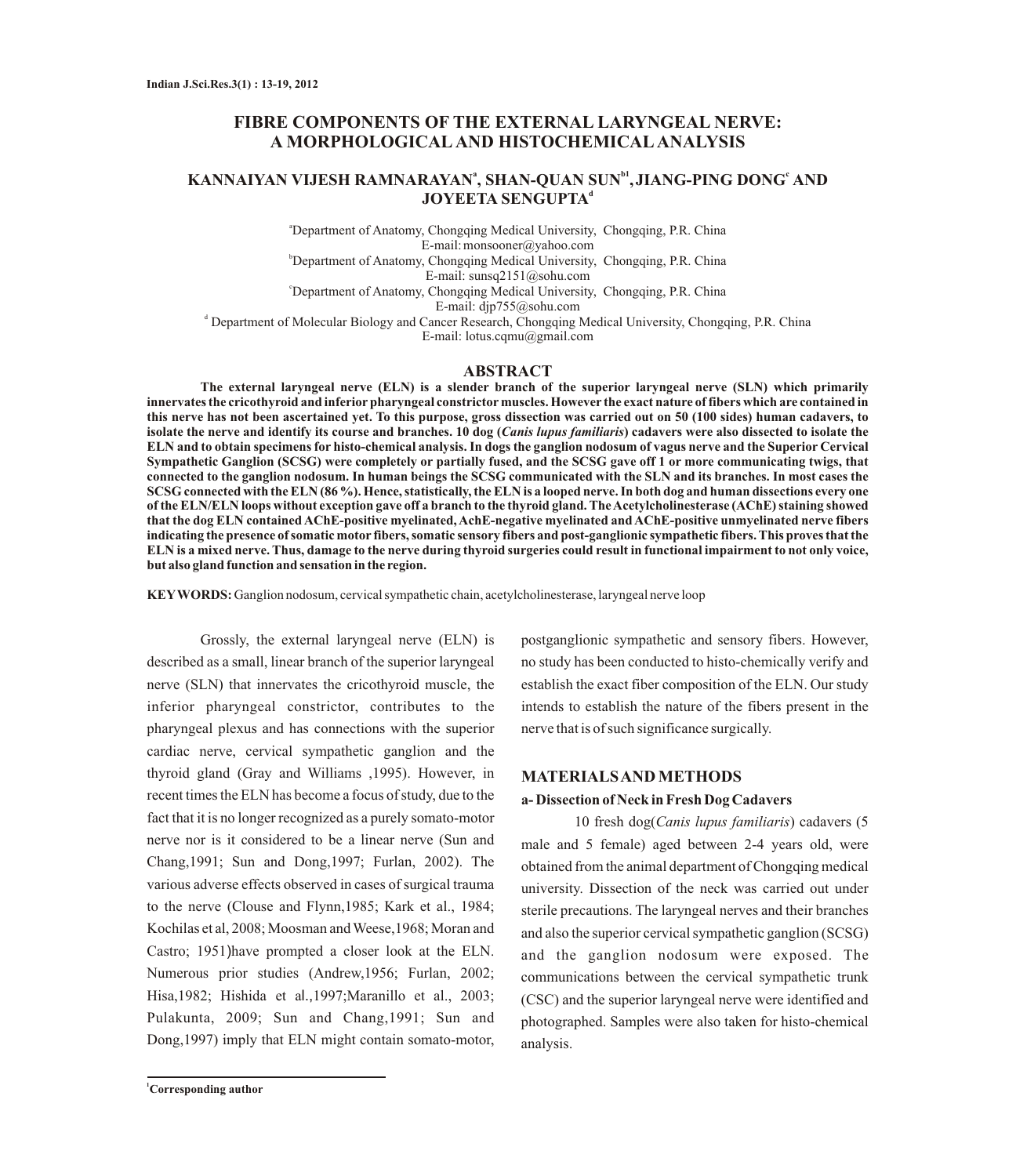## **b- Dissection of Neck in Human Cadavers**

50 randomly chosen adult cadavers (100 sides) were fixed in formalin and dissected for this study. The ganglion nodosum, the SCSG, SLN, ELN, ILN, the thyroid arteries, the cricothyroid muscle and the inferior pharyngeal constrictors and the surrounding structures were exposed by careful blunt dissection and examined. The patterns of communication between the ELN and CSC were determined and photographed.

## **c-Fixation and Staining Procedure**

Blocks of tissue were obtained from the fresh dog cadavers from the junction of ELN and a branch of the CSC. The tissues were fixed by Holt's (Holt et al.,1997) method and stained using the "direct coloring" thiocholine method for cholinesterase activity, described by Karnovsky (Karnovsky and Roots,1964) as follows:

i) The tissue blocks were fixed overnight in cold 10% formalin containing 1% CaCl2 and were then kept in 0.88M sucrose 1% gum arabic. ii) The blocks were then washed in distilled water for five minutes, blotted dry and quick frozen in iso-pentane-acetone-dry ice. iii) They were then cut into sections in a cryostat. iv) The cut sections were mounted on gelatinized slides. v) The slides were incubated with the medium which was prepared by dissolving 5mg of acetylthiocholine iodide in 6.5 ml 0.1M sodium hydrogen maleate buffer. The slides were washed with the running buffer. And then the following were added in order, with stirring between each addition: 0.5 ml 0.1M sodium citrate, 1 ml 30mMCuSo4, 1 ml water, and 1ml 5 mM potassium ferricyanide. After dehydration, the slides were sealed and examined.

## **d-Fiber identification**

The nature of the nerve fibers was identified according to the Adams (Adams, et al, 1967) technique. Adams has, in his experiment, proved that AChE-positive myelinated fibers, AChE-negative myelinated fibres and AChEpositive unmyelinated fibers are somato-motor, somatosensory and post-ganglionic sympathetic nerve fibers, respectively.

## **RESULTS**

1. Of the 20 sides of dog's necks, all presented a clear

communication between the SCSG and nodosum ganglion. The SLN was also found to originate close to the point of origin of the vagus nerve from the nodose ganglion and passed close to the CSC thus forming a Vago Sympathetic trunk. Fusion of the upper parts of the SCSG and Nodose ganglion was also observed in 10 specimens. This fusion made it virtually impossible to distinguish the points of origin of the SLN in some cases. The ELN was also observed giving off a branch to the upper pole of the thyroid gland and cricothyroid muscle, respectively in the 20 sides dissected (Fig. 1, 2).

2. 98 of the 100 sides of neck dissected in the human cadavers contained the thyroid branch of the ELN (external laryngeal nerve). The branching patterns of the nerve were in accordance with the SLN nerve loop types and sub-types described by Sun and Dong (Sun and Dong,1997)and later by Furlan (Furlan, 2002), but in majority of case, we observed a branch that terminated in the upper pole of the thyroid gland. The classic pattern was that of the ELN branching to supply the cricothyroid muscle and then giving off another branch to the upper pole of the thyroid gland. In almost all cases one or more communicating branches existed between the SLN and the CSC, thus completing the nerve loop. The details of our findings are as follows: the SCSG communicated with the ELN in 82 sides (82/100) (Fig. 3); the SCSG communicated with the SLN in 9 sides (9/100); the SCSG communicated with both the ELN and SLN in 2 sides (2/100); the SCSG communicated with both the ELN and ILN (Internal laryngeal nerve) in 2 sides (2/100) in table-1.

3. Under the microscope, a bundle of the AChE-positive unmyelinated fibers from SCSG passing through the nodosum was observed (Fig.4). AChE-positive myelinated, AChE-negative myelinated and AChE-positive unmyelinated fibers were identified in the midst of the nerve bundle of dog ELN (Fig. 5). Especially, the nerve fibers of thyroid gland were AChE-positive unmyelinated fibers.

#### **DISCUSSION**

Traditional gross anatomy had always believed that the ELN was a purely somatomotor nerve based on its supply to cricothyroid and inferior pharyngeal constrictor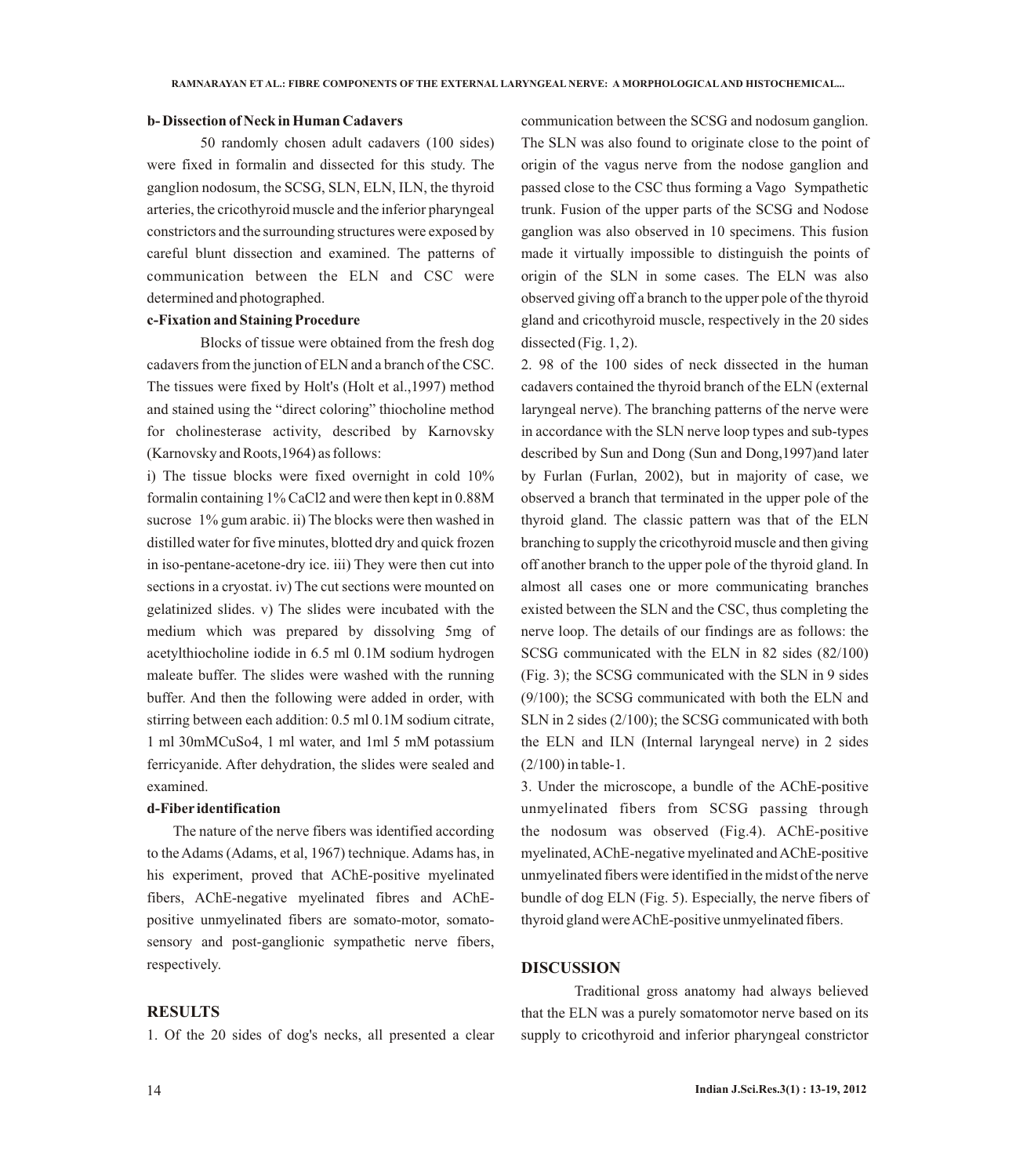muscles. Through anatomical and functional investigations, recently a school of thought emerged that the ELN was not composed of purely somatomotor fibres. This shift in componential description of the ELN was prompted by a series of studies conducted worldwide on the morphology of the ELN and its branches. Early studies in this line conducted by Nonidez (Nonides,1931) concluded that the thyroid gland of dog received innervations from the SCSG and SLN. Action potential studies on SLN of rat reported detection of a variety of sensory fibers contained in the SLN (Andrew,1956). Presence of small twigs that originated from the ELN and coursed downwards towards the thyroid gland along with branches of the thyroid artery to reach the thyroid gland was noticed (Moosman and Weese, 1968). They appeared to be Parasympathetic in function (Moosman and Weese, 1968). A fluorescence histochemical study demonstrated the presence of noradrenergic nerve fibers carried by the SLN and ELN (Hisa, 1982). More recently the existence of an anastomotic loop connecting the CSC and the SLN together with its branches, ELN and ILN was reported (Sun and Chang, 1991). In the afore mentioned exhaustive study, they dissected 60 cadavers (120 sides) and reported the existence of the nerve loop in 98.3% of the cadavers. The overwhelming presence of the ELN loop in the majority of cadavers(78.3 %) proved that it is the norm and that the ELN is not a linear nerve. They classified the SLN loop into 3 categories, 5 types and 17 subtypes. The 3 categories i.e. V-shaped, U-shaped and mixed, were first described in this study. Later the ELN loop presence in 60 cadavers was reverified in applied anatomical study (Sun and Dong, 1997). Sun and Chang's study was the first meticulous anatomic investigation that included a classification for anastamoses between the CSC/SCSG and the SLN (Furlan, 2002). Following that Furlan repeated Sun's work and confirmed the Sun and Chang findings and also to an extent excluded the possibility of racial differences in the ELN loop. Furlan also stresses upon the need to preserve the communications between the SLN and the SCSG/CSC during radical surgeries of the neck. Presence of sensory fibers was noticed in the ELN (Maranillo et al., 2003). A special connection between the ELN and the Sympathetic trunk has been noticed (Kochilas et al., 2008). A recent case report

**Indian J.Sci.Res.3(1) : 13-19, 2012** 15

mentions that the ELN was found to give off branches that pierced the upper pole of the thyroid gland (Pulakunta et al., 2009). Additionally, the post operative consequences of damage to this small but vital branch of the SLN attain importance in light of the fact that the ELN is not a purely motor nerve. The above-mentioned papers give us a clue that ELN not only carries pure somatomotor nerve fibers, but also carries post-ganglionic sympathetic fibers derived from a communicating branch from the SCSG/ CSC (Sun and Chang, 1991; Sun and Dong, 1997; Furlan, 2002). In addition, ELN might carry sensory fibers (Maranillo, 2003), and even carry parasympathetic nerve fibers (Andrew,1956). Thus ELN may not be a purely somatic motor nerve, but a mixed nerve. However no histo chemical verification of the nature of the components of the ELN has been published to date. Our exhaustive study intended to verify the exact nature of the types of fibers contained in the ELN. The experiment was designed to contain gross anatomical verification by dissection of dog cadavers and human cadavers, and histo-chemical verification by collection of samples cadavers and staining for AChE for microscopic examination.

## **Comparison Between Human and Dog Vagus Nerve (Cervical Part) and Cervical Sympathetic Chain**

According to our observation, in dog the ganglion nodosum and the SCSG are fused or at least partially fused thus creating a direct communication between the ganglia (Fig.1, 2). The vagus nerve (cervical part) and the CSC are also partly or completely fused resulting in the formation of a vago-sympathetic trunk (Fig.1, 2, 4). In human being the ganglion nodosum of vagus nerve and the SCSG are separated. The SCSG communicated with the SLN and its branches (Table 1, Fig. 3). In most cases the SCSG connected with the ELN (86 %). The results are consistent with Sun and Furlan's results (Sun and Chang, 1991; Sun and Dong, 1997; Furlan, 2002), in which the percentage of SCSG-ELN connection is 78.3%, 92.5% and 78%, respectively. From a statistical point of view, the ELN is a looped nerve, and non linear in course. From classical textbook (Gray and Williams, 1995), the communicating twigs from SCSG may contain postganglionic sympathetic nerve fibers and sensory nerve fibers. As for the innervations of the thyroid gland, Morris Human Anatomy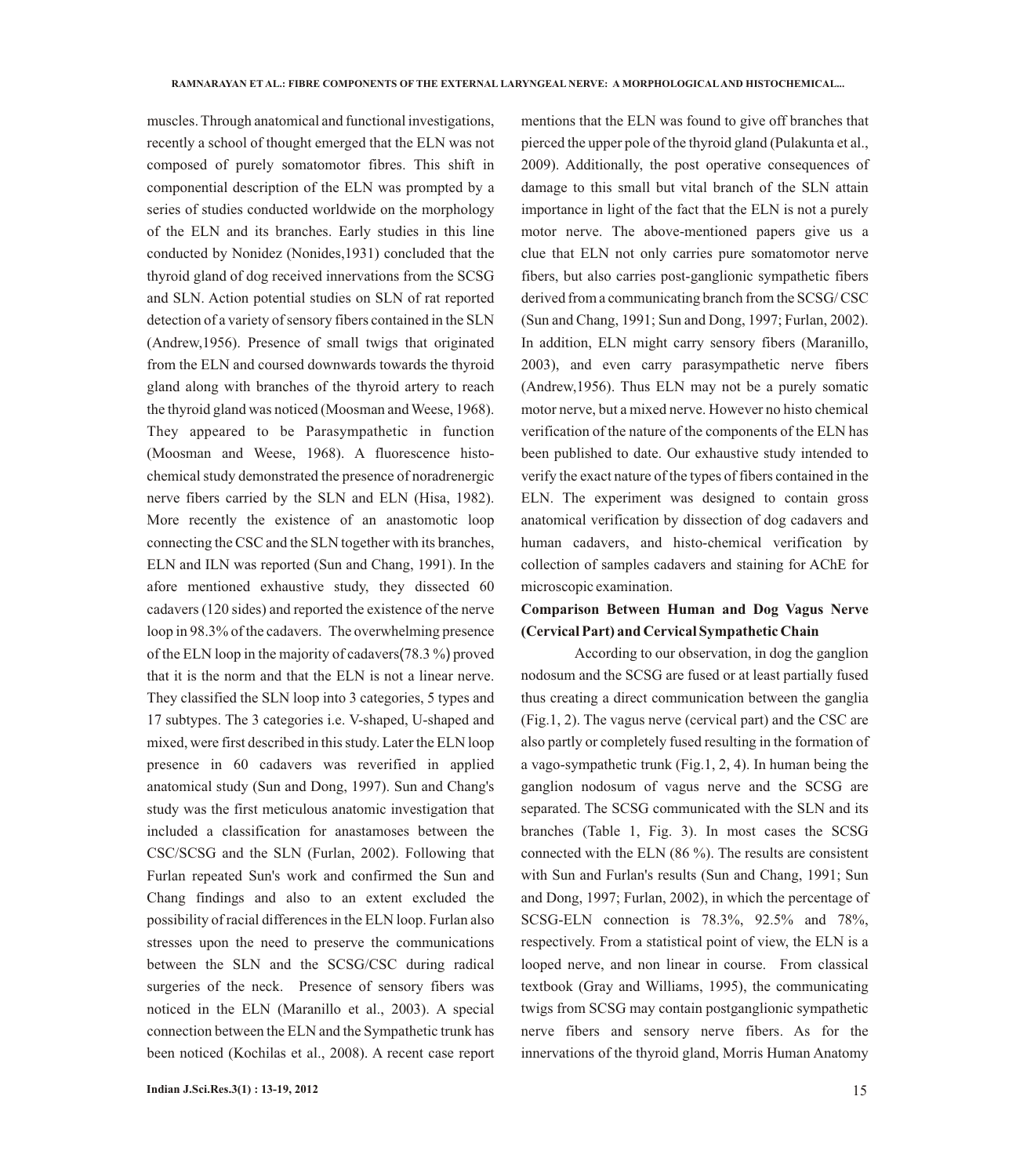says that the vasomotor and secretory nerve supply of the thyroid gland consists of unmyelinated fibres from the middle and inferior cervical ganglia of the sympathetic system. In our experimental groups, both dog and human cadaver dissections demonstrated the presence of one or more branches to the upper pole of the thyroid gland given off by the ELN. All the ELN/ELN loops observed without exception gave off one or more branches to the thyroid gland.The results prove that the ELN is one of the origins of thyroid innervations and must carry post-ganglionic sympathetic fibers too.

#### **Nerve Fiber Identification of Dog ELN**

The results of our histo-chemical staining and observation of the dog ELN demonstrated the presence of 3 different types of fibers in the ELN, AChE-positive myelinated fibers, AChE-negative myelinated fibers and AChE-positive unmyelinated fibers. It is well known that peripheral nerve shows AchE activity. Adams (Adams et al.,1967) verified that AChE-positive myelinated fibers, AChE-negative myelinated fibers and AChE-positive unmyelinated fibers represents somato-motor, somatosensory and postganglionic sympathetic nerve fiber, respectively. Thus the ELN contains somatic motor, somatic

sensory and post-ganglionic sympathetic fibers. Our results prove that the ELN is a mixed nerve and also prove that the thyroid glandular branch is postganglionic sympathetic in nature, which may play an important function in vasomotor and secretory functions of thyroid gland.

## **CONCLUDING REMARKS**

Our findings have established ELN is looped in shape as a mixed nerve the ELN carries somato-motor fibers to the cricothyroid and inferior pharyngeal constrictor muscles and also carries post-ganglionic sympathetic fibers to the thyroid gland. A few sensory fibers were also identified in the histo-chemical study which could probably originate from the cricothyroid joint (Kochilas et al., 2008). This fact assumes significance in thyroidectomies and other such surgeries of the neck during which it is common to encounter the ELN. Many methods to safeguard the ELN were proposed by surgeons to preserve the ELN during surgery (Clouse and Flynn, 1985; Holt et al., 1977; Kark et al., 1984; Lordland,1950; Moosman and Wees,1968 and Moran and Castro,1951). Our findings suggested that the ELN is a mixed nerve carrying even a few sensory fibers lays further emphasis on the need to protect the nerve during thyroidectomies and other surgeries of the neck.

**Table 1: Connections between CSC and SLN and/or its branches**

| <b>Structure</b><br>connected<br>with the<br>CSC | <b>SLN</b> | <b>ELN</b> | <b>ILN</b> | <b>SLN</b><br>&<br><b>ELN</b> | <b>ELN</b><br>$\boldsymbol{\alpha}$<br><b>ILN</b> | $\bf No$<br>Communication | <b>Total</b><br><b>Number</b> |
|--------------------------------------------------|------------|------------|------------|-------------------------------|---------------------------------------------------|---------------------------|-------------------------------|
| Number of<br>Sides                               | 9          | 82         |            |                               |                                                   |                           | 100                           |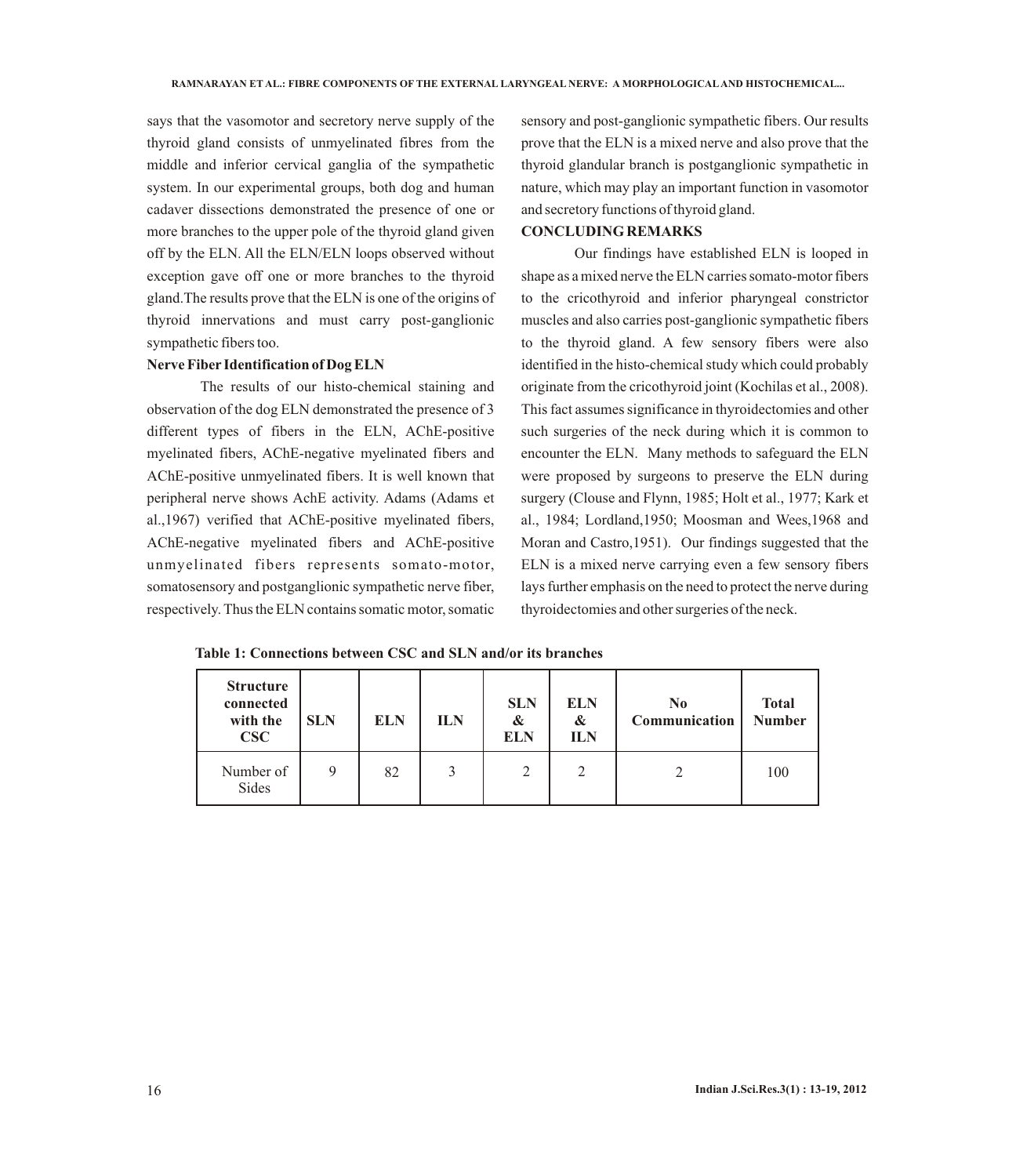





**Fig. 1a & b: Showing sketch of the dissected right side of neck of the dog depicting the origin, course and termination**  of the ELN. The SLN loop  $(\triangleright)$  and the ELN loop  $(\rightarrow)$  are marked ELN: External Laryngeal Nerve, CTM: **Cricothyroid muscle, TG: Thyroid Gland**



**Fig. 2(a) Fig. 2(b)**

**Fig. 2 a & b: Showing sketch of the dissected right side of neck of dog. The Nodose Ganglion (NG) and the SCSG connected to each other and also the Vagosympathetic trunk (VST) can be observed. Both the SLN loop (**†**) and the ELN loop (**ª**) are also marked in this dissection CTM. Cricothyroid muscle, RG: Thyroid gland**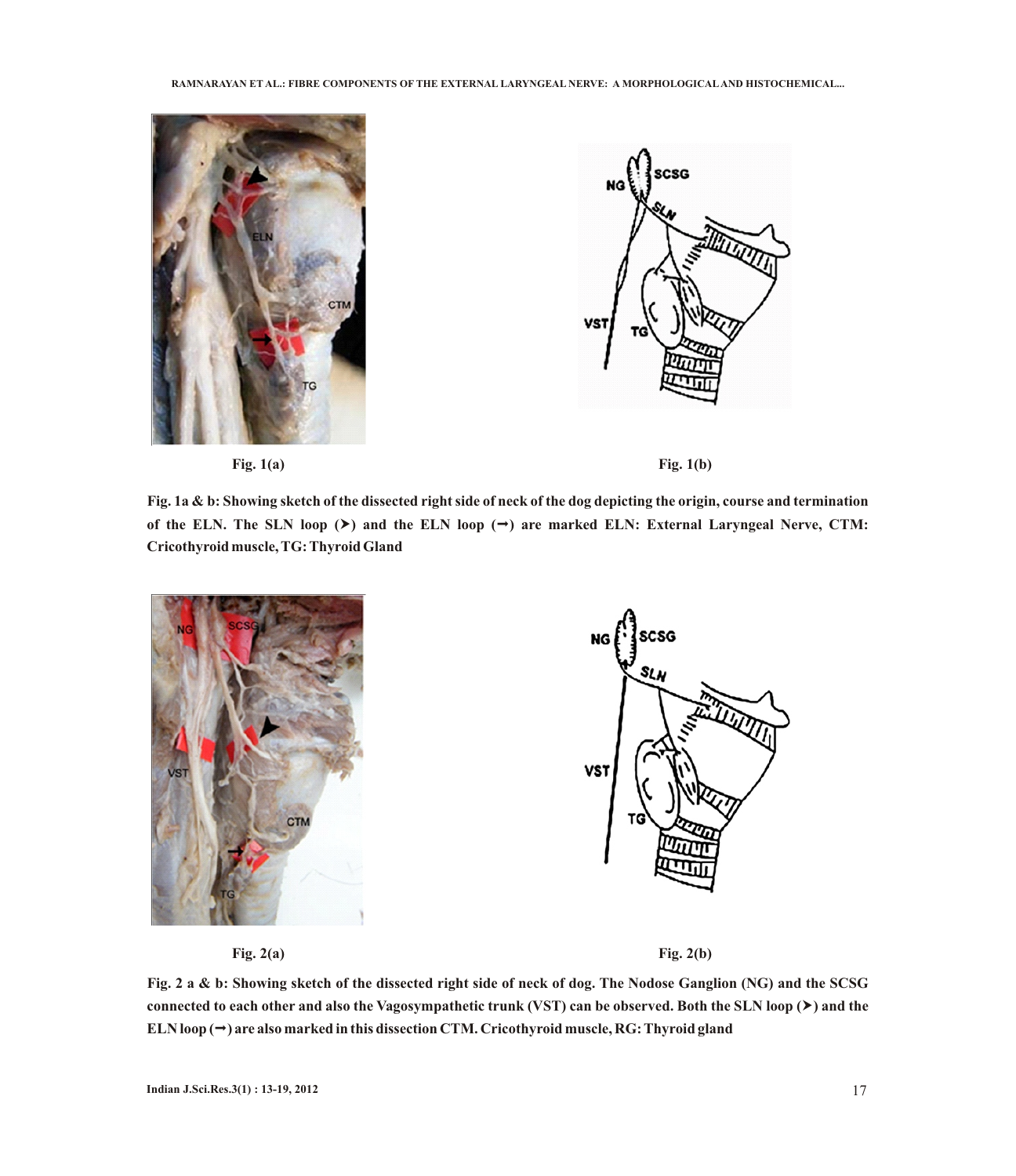





**Fig. 3 a & b: Showing sketch of the most commonly observed pattern of communication, wherein, the ELN itself receives a communicating branch from the SCSG, and then gives off numerous glandular branches to supply the upperpole of the thyroid gland post and a muscularbranch to the Cricothyroid muscle**



**Fig. 4: Stained cross section of the dog nodosum showing a** bundle  $(\rightarrow, \rightarrow)$  of AChE- positive **unmyelinated fibers from SCSG passing through the ganglion nodosum**



**Fig. 5: AChE staining showing that in the cross section of dog ELN AChE-positive myelinated axon**   $(\rightarrow)$ , AChE-negative myelinated axons  $(\rightarrow)$ , and **AChE-positive unmyelinated axons (**ª**) are observed. Some obliquely cut nerve fibers containing numerous AChE-positive unmyelinated axons and some AChE-positive myelinated axons are also present. The thyroidbranch of the ELN is**  also seen at the upper left side of the picture  $(\rightarrow)$